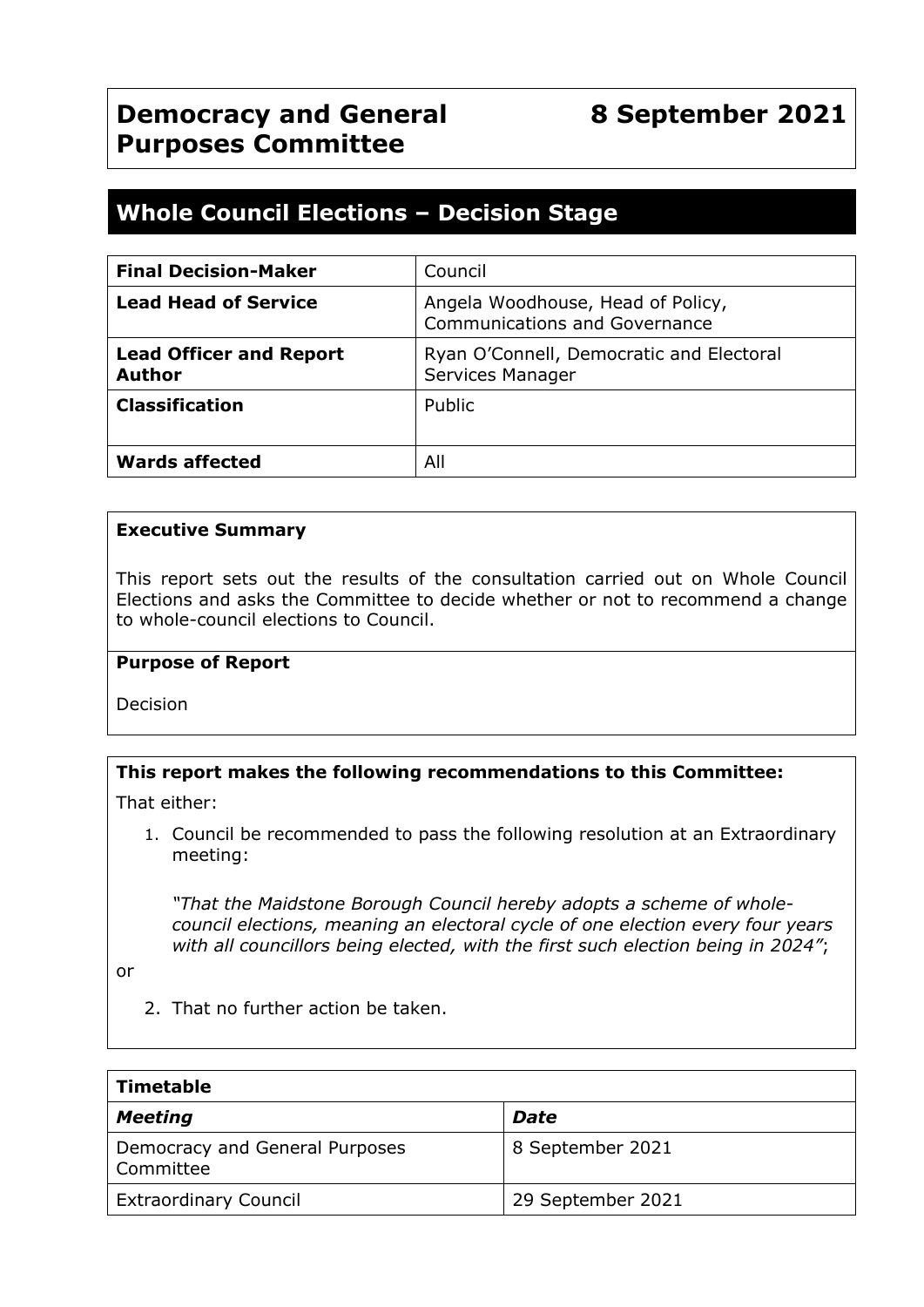# **Whole Council Elections – Decision Stage**

# **1. CROSS-CUTTING ISSUES AND IMPLICATIONS**

| <b>Issue</b>                                              | <b>Implications</b>                                                                                                                                                                                                                                                                                                               | Sign-off                                                                 |
|-----------------------------------------------------------|-----------------------------------------------------------------------------------------------------------------------------------------------------------------------------------------------------------------------------------------------------------------------------------------------------------------------------------|--------------------------------------------------------------------------|
| <b>Impact on</b><br><b>Corporate</b><br><b>Priorities</b> | Ensuring the Council has appropriate forms of<br>Governance, including how Members are<br>elected and the Council is formed, is crucial to<br>the proper functioning of the Council and<br>therefore contributes indirectly to all Council<br>priorities.                                                                         | Democratic<br>and Electoral<br><b>Services</b><br>Manager                |
| <b>Cross</b><br><b>Cutting</b><br><b>Objectives</b>       | Ensuring the Council has appropriate forms of<br>Governance, including how Members are<br>elected and the Council is formed, is crucial to<br>the proper functioning of the Council and<br>therefore contributes indirectly to all Council<br>objectives.                                                                         | Democratic<br>and Electoral<br><b>Services</b><br>Manager                |
| <b>Risk</b><br><b>Management</b>                          | The risks associated with this proposal,<br>including the risks if the Council does not act<br>as recommended, have been considered in<br>line with the Council's Risk Management<br>Framework. We are satisfied that the risks<br>associated are within the Council's risk<br>appetite and will be managed as per the<br>Policy. | Democratic<br>and Electoral<br><b>Services</b><br>Manager                |
| <b>Financial</b>                                          | The option of switching to Whole Council<br>Elections and consultation carried out includes<br>consideration of the financial impact of<br>switching to Whole Council Elections which<br>would produce savings of between £60k to<br>£82k per annum depending on election<br>combinations.                                        | Section 151<br>Officer &<br>Finance<br>Team                              |
| <b>Staffing</b>                                           | We will deliver the recommendations with our<br>current staffing.                                                                                                                                                                                                                                                                 | Democratic<br>and Electoral<br><b>Services</b><br>Manager                |
| Legal                                                     | The legislation governing the move to Whole<br>Council Elections is the Local Government and<br>Public Involvement in Health Act 2007 as<br>amended by the Localism Act 2011. The Acts<br>give Councils the power to decide whether to                                                                                            | Principal<br>Solicitor<br>Contentious<br>and<br>Corporate<br>Governance. |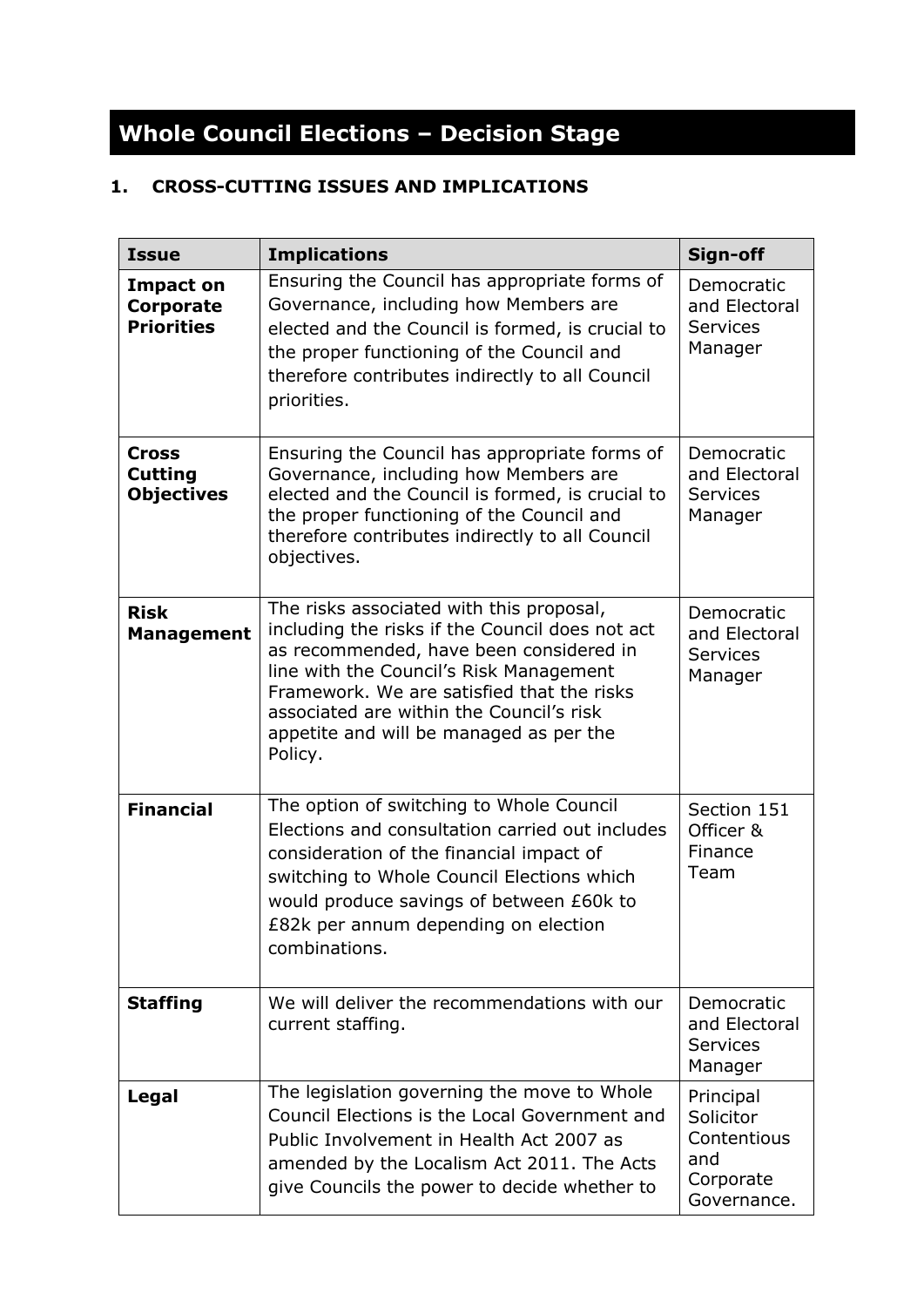|                                                        | move to whole council elections, elections by<br>halves or elections by thirds. The legislation to<br>move to whole council elections includes<br>certain actions that must be taken during the<br>process.<br>One requirement is to have carried out a<br>consultation on the proposal. This has been<br>completed and the outcome is included in this<br>report. Another stipulation is that the<br>resolution passed by Council must specify the<br>year in which the first ordinary election of the<br>Council at which all Councillors are to be<br>elected will take place. This may not be a<br>county council elections year. This has been<br>incorporated into the recommendation that<br>would be made to Council in the event it is<br>agreed. A vote in favour of whole Council<br>elections must be by a two thirds majority of<br>those voting. |                                                           |
|--------------------------------------------------------|----------------------------------------------------------------------------------------------------------------------------------------------------------------------------------------------------------------------------------------------------------------------------------------------------------------------------------------------------------------------------------------------------------------------------------------------------------------------------------------------------------------------------------------------------------------------------------------------------------------------------------------------------------------------------------------------------------------------------------------------------------------------------------------------------------------------------------------------------------------|-----------------------------------------------------------|
| <b>Privacy and</b><br><b>Data</b><br><b>Protection</b> | None                                                                                                                                                                                                                                                                                                                                                                                                                                                                                                                                                                                                                                                                                                                                                                                                                                                           | Policy and<br>Information<br>Team                         |
| <b>Equalities</b>                                      | None                                                                                                                                                                                                                                                                                                                                                                                                                                                                                                                                                                                                                                                                                                                                                                                                                                                           | Policy &<br>Information<br>Manager                        |
| <b>Public</b><br>Health                                | None                                                                                                                                                                                                                                                                                                                                                                                                                                                                                                                                                                                                                                                                                                                                                                                                                                                           | Democratic<br>and Electoral<br><b>Services</b><br>Manager |
| <b>Crime and</b><br><b>Disorder</b>                    | <b>None</b>                                                                                                                                                                                                                                                                                                                                                                                                                                                                                                                                                                                                                                                                                                                                                                                                                                                    | Democratic<br>and Electoral<br><b>Services</b><br>Manager |
| <b>Procurement</b>                                     | None                                                                                                                                                                                                                                                                                                                                                                                                                                                                                                                                                                                                                                                                                                                                                                                                                                                           | Democratic<br>and Electoral<br><b>Services</b><br>Manager |
| <b>Biodiversity</b><br>and Climate<br><b>Change</b>    | Adopting Whole Council Elections would<br>reduce the impacts of running elections on the<br>environment with less travel, waste and<br>resources in holding whole council elections<br>once every four years rather than electing a<br>third of councillors three in every four years.                                                                                                                                                                                                                                                                                                                                                                                                                                                                                                                                                                         | Biodiversity<br>and Climate<br>Change<br>Officer          |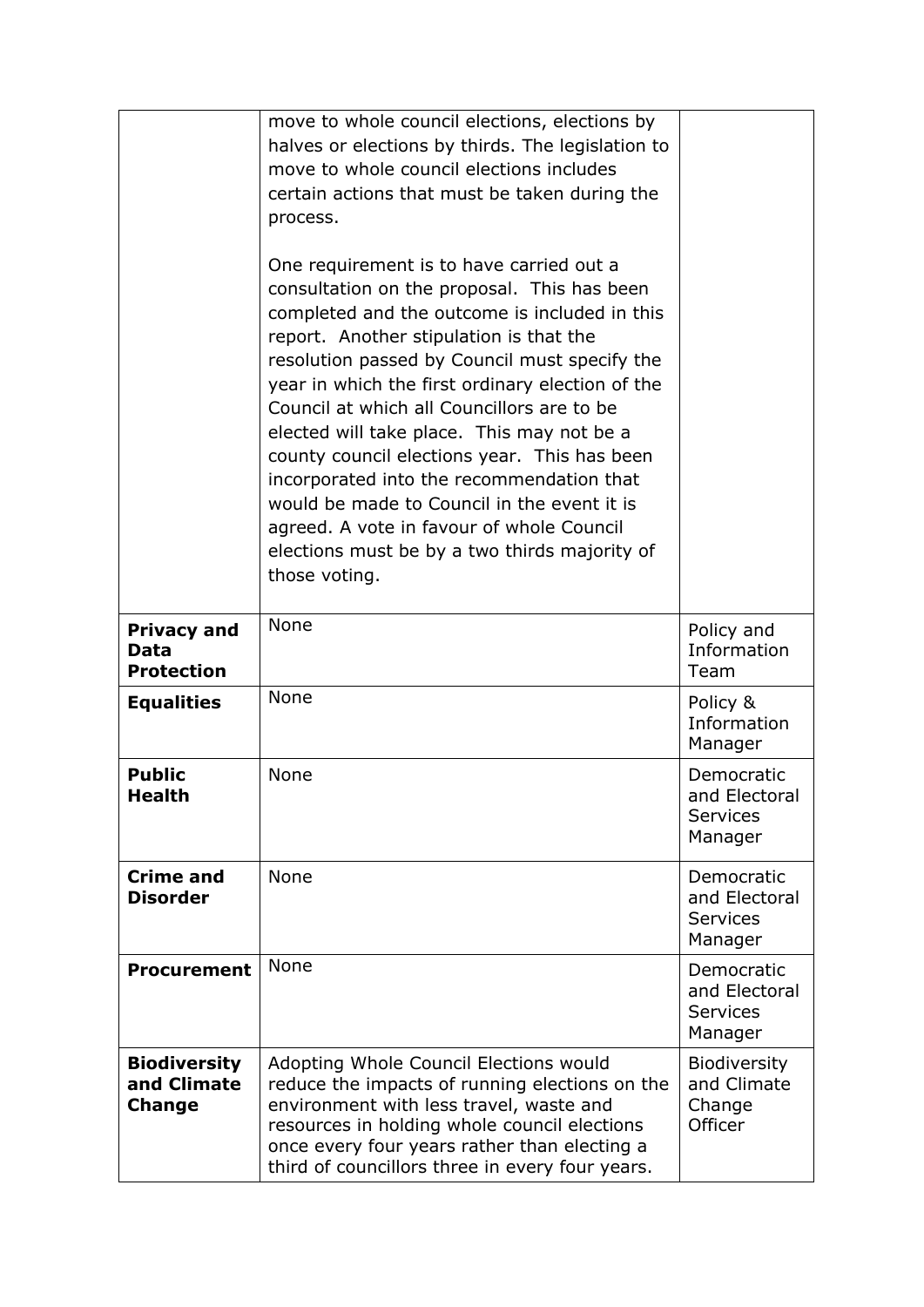# **2. INTRODUCTION AND BACKGROUND**

- 2.1 Following a resolution at its annual meeting in May 2021 Council requested that Democracy and General Purposes Committee look again at the issue of 'Whole Council Elections', particularly in light of the impacts of the Council's electoral cycle on its own boundary review and the requirement for three Member wards under 'elections by thirds'.
- 2.2 At its meeting on 30 June 2021 the Committee approved the consultation stage of moving to Whole Council Elections. This consultation has been completed and the outcomes are set out in section 6.
- 2.3 The next stage in the process is to decide whether or not to recommend a resolution to Council to adopt whole-council elections. If the Committee do not recommend changing electoral cycles then no action need be taken.
- 2.4 Specific wording has been put forward for a resolution to be recommended to Council in order to meet the requirements of legislation.

# **3. AVAILABLE OPTIONS**

- 3.1 Option 1 Recommend the proposed resolution to Council so that the Council switches electoral cycles to one election every four years 'Whole Council Elections'.
- 3.2 Option 2 Do nothing if the Committee do not recommend switching electoral cycles then no action needs to be taken.

# **4. PREFERRED OPTION AND REASONS FOR RECOMMENDATIONS**

- 4.1 The Committee need to consider the agreed Whole Council Election factors, political factors, survey response, financial implications and any other relevant considerations in deciding whether to recommend Whole Council Elections to Council. Officers have taken a neutral stance on this issue in light of the significant political dimensions on the matter that are not factors officers can consider.
- 4.2 If the Committee do decide to go ahead with recommending Whole Council Elections, a date of 2024 is recommended as it meets the requirements of not being a county council election year and is the year that the Council will already have all out elections in response to the Local Government Boundary Review.

# **5. RISK**

5.1 The decision on whether to move to Whole Council Elections should include weighing up the pros and cons of changing the electoral cycle. Some of the risks are political in nature and are not considered here.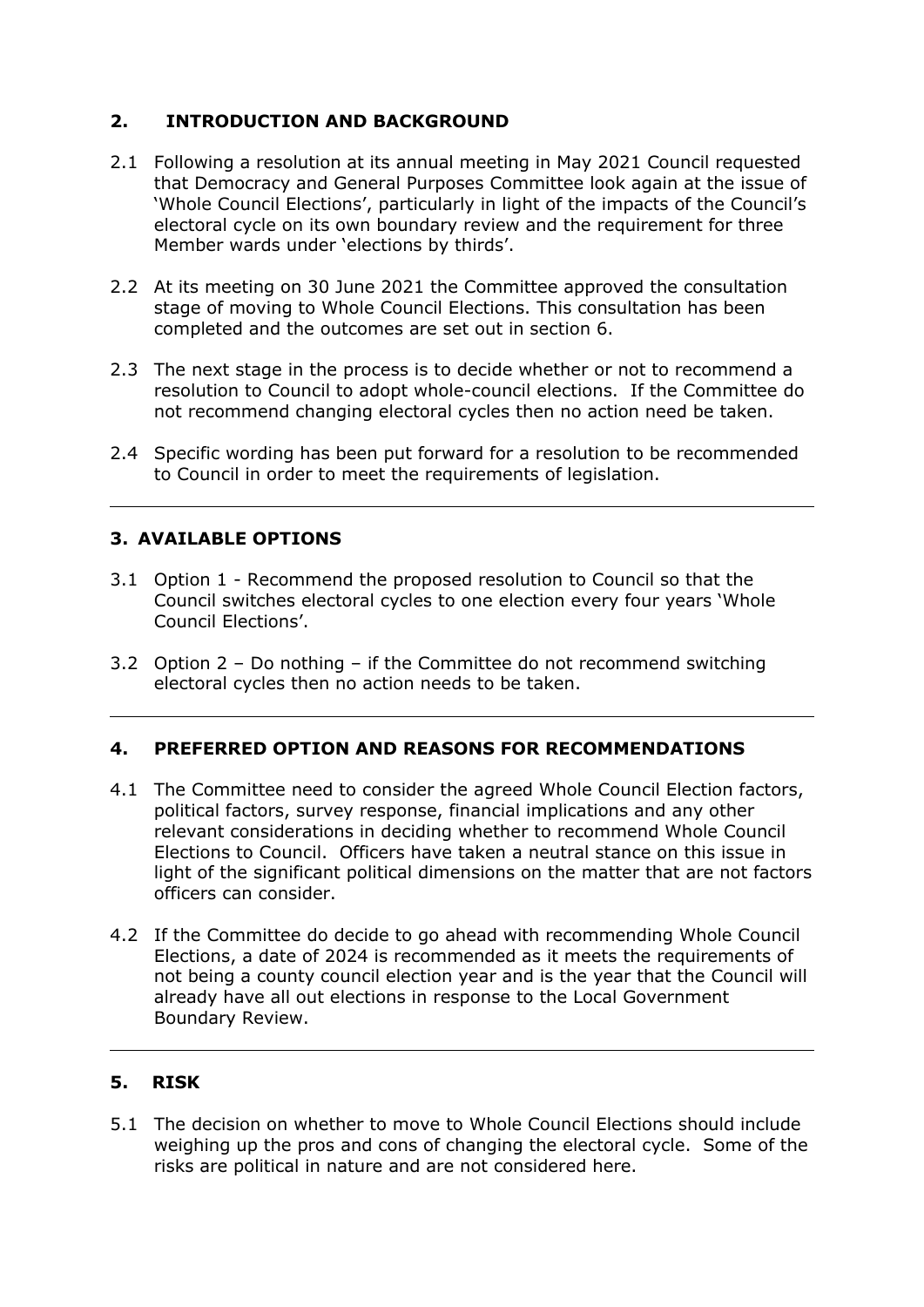- 5.2 Any change inherently carries risks. From an administrative viewpoint the primary risk is the capacity of the electoral services team to support the increased size of a Whole Council Election. However, this risk is considered to be low given that the team already administer larger elections, for example a General Election for two constituencies, and in 2021 carried out combined Police and Crime Commissioner, Kent County Council and our own elections alongside parish by-elections and neighbourhood plan referendums.
- 5.3 In considering the impacts of this decision it is important to consider that there will be a ward boundary review conducted over the next few years and any change (or not) to our election cycle will have knock on impacts for that review (which will consider its own risks).

# **6. CONSULTATION RESULTS AND PREVIOUS COMMITTEE FEEDBACK**

- 6.1 As agreed at the previous Committee meeting (see report to this Committee on Whole Council Elections – 30 June 2021) a consultation was conducted with the public using the residents survey approach. Face to face activities were not carried out in the circumstances with the agreement of the Chairman and Vice-Chairman of the Committee. However, the channels for response included posted survey to 15,000 households (randomly selected), and online survey open to all. This activity was supported by communications messaging including posters in traditionally low responding areas.
- 6.2 3130 residents responded to the survey on Whole Council Elections, the outcome of which was 69% in favour of whole council elections and 28% in favour of the present system Election by Thirds.

| <b>Response Type</b>           | <b>Number of Responses</b><br><b>Received</b> | <b>Percentage of</b><br><b>Total Responses</b> |
|--------------------------------|-----------------------------------------------|------------------------------------------------|
| <b>Elections By Thirds</b>     | 860                                           | 27.5%                                          |
| <b>Whole Council Elections</b> | 2165                                          | 69.2%                                          |
| Non-responses                  | 105                                           | 3.3%                                           |
| Total responses                | 3130                                          | 100%                                           |

6.3 The Committee will need to consider this outcome when deciding whether to switch electoral cycles.

#### **7. NEXT STEPS: COMMUNICATION AND IMPLEMENTATION OF THE DECISION**

7.1 If the Committee agree to recommend to Council that it switches electoral cycles to Whole Council Elections an Extraordinary Council meeting will be